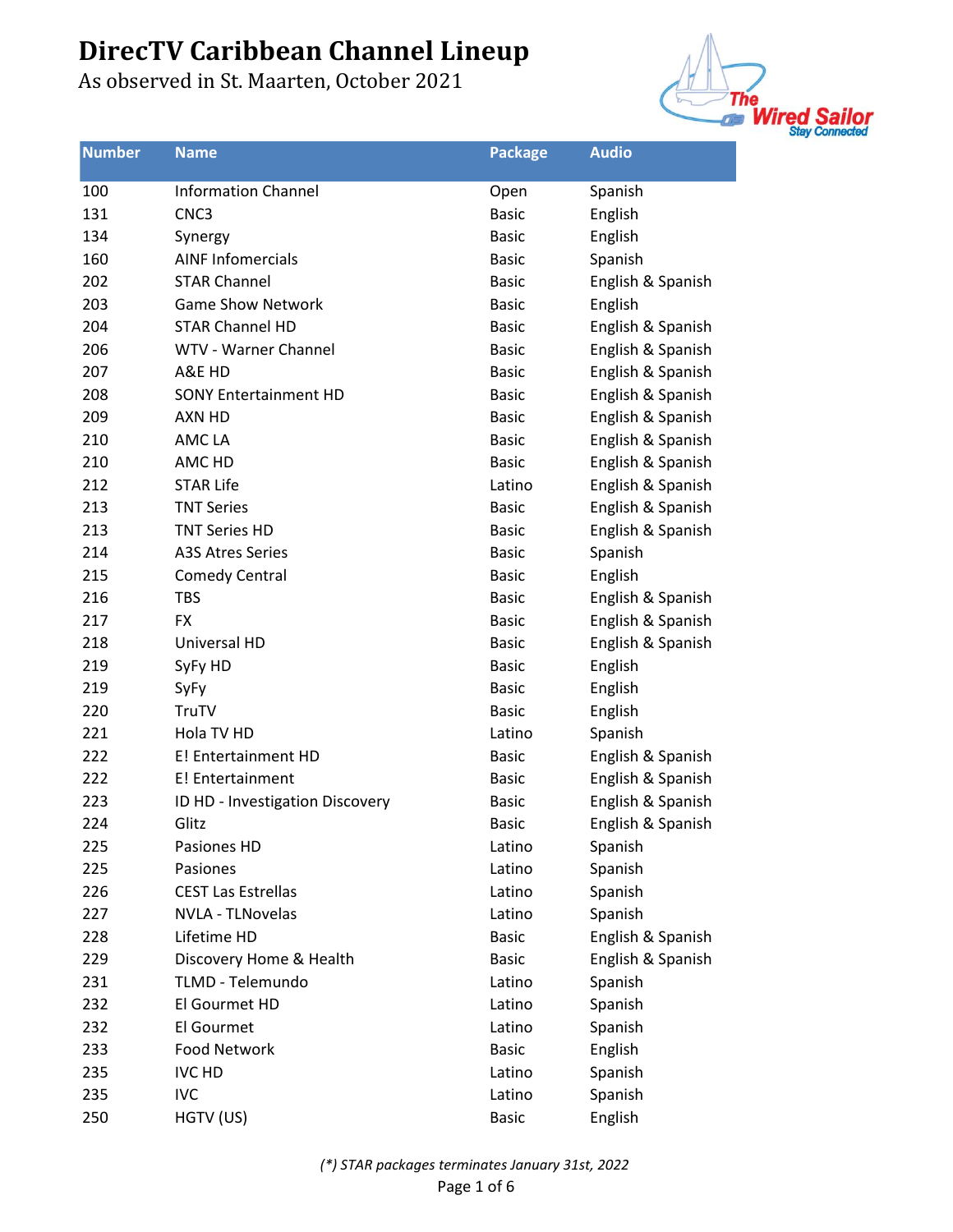

| <b>Number</b> | <b>Name</b>                            | <b>Package</b> | <b>Audio</b>      |
|---------------|----------------------------------------|----------------|-------------------|
| 251           | Lifetime                               | <b>Basic</b>   | English           |
| 253           | <b>BET</b>                             | <b>Basic</b>   | English           |
| 254           | Paramount                              | <b>Basic</b>   | English & Spanish |
| 256           | A&E (US)                               | <b>Basic</b>   | English           |
| 260           | MTV (US)                               | <b>Basic</b>   | English           |
| 262           | $VH1$ (US)                             | <b>Basic</b>   | English           |
| 264           | MTV Latino HD                          | <b>Basic</b>   | English & Spanish |
| 264           | <b>MTV Latino</b>                      | <b>Basic</b>   | English & Spanish |
| 269           | QMMI - Quiero Musica en mi Idioma      | Latino         | Spanish           |
| 272           | <b>HTV</b>                             | Latino         | Spanish           |
| 300           | <b>ODTV - OnDIRECTV (Norte)</b>        | <b>Basic</b>   | English           |
| 301           | <b>STAR Fun</b>                        | STAR $(*)$     | English & Spanish |
| 302           | HBO Family (Este)                      | HBO Max        | English & Spanish |
| 304           | Cartoon Network                        | <b>Basic</b>   | English & Spanish |
| 308           | Nickelodeon LA HD                      | <b>Basic</b>   | English & Spanish |
| 309           | Nick Jr. HD                            | <b>Basic</b>   | English & Spanish |
| 312           | Disney HD                              | <b>Basic</b>   | English & Spanish |
| 314           | Disney Channel (Multi)                 | <b>Basic</b>   | English & Spanish |
| 315           | Disney Junior HD                       | <b>Basic</b>   | English & Spanish |
| 315           | Disney Junior                          | <b>Basic</b>   | English & Spanish |
| 316           | Disney XD HD                           | <b>Basic</b>   | English & Spanish |
| 316           | Disney XD                              | <b>Basic</b>   | English & Spanish |
| 318           | NGKD - Nat Geo Kids                    | <b>Basic</b>   | English & Spanish |
| 321           | ZooMoo                                 | <b>Basic</b>   | English & Spanish |
| 322           | Nickelodeon (US)                       | <b>Basic</b>   | English           |
| 330           | Discovery Kids                         | <b>Basic</b>   | English & Spanish |
| 334           | Boomerang                              | <b>Basic</b>   | English & Spanish |
| 350           | <b>EWTN - Eternal World TV Network</b> | Latino         | Spanish           |
| 352           | Enlace                                 | Latino         | Spanish           |
| 464           | Playboy TV                             | Adult          |                   |
| 468           | Venus                                  | Adult          |                   |
| 469           | <b>XTSY</b>                            | Adult          |                   |
| 470           | Hustler TV                             | Adult          |                   |
| 500           | <b>ODTV - OnDIRECTV (Norte)</b>        | <b>Basic</b>   | English & Spanish |
| 501           | <b>LMN - Lifetime Movie Network</b>    | <b>Basic</b>   | English           |
| 502           | <b>TNT Latin America</b>               | <b>Basic</b>   | English & Spanish |
| 503           | Golden TV                              | <b>Basic</b>   | English & Spanish |
| 504           | <b>Turner Classic Movies</b>           | <b>Basic</b>   | English & Spanish |
| 505           | <b>FXMVHD - FX Movies</b>              | <b>Basic</b>   | English & Spanish |
| 507           | Cinecanal                              | <b>Basic</b>   | English & Spanish |
| 508           | <b>Studio Universal HD</b>             | <b>Basic</b>   | English & Spanish |
| 509           | Cinemax HD                             | <b>Basic</b>   | English & Spanish |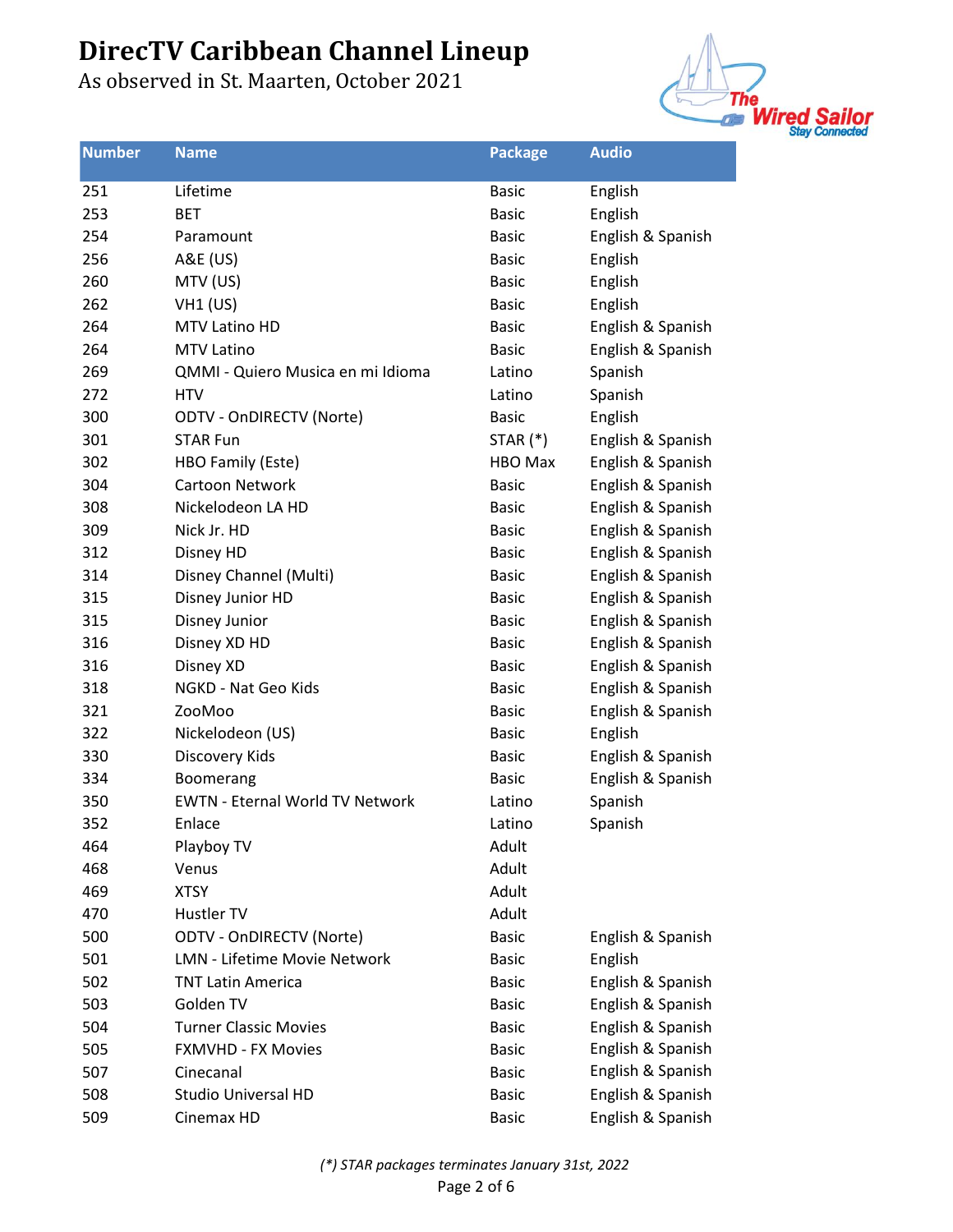

| <b>Number</b> | <b>Name</b>                     | <b>Package</b> | <b>Audio</b>      |
|---------------|---------------------------------|----------------|-------------------|
| 510           | Paramount HD                    | <b>Basic</b>   | English & Spanish |
| 511           | AMC (US)                        | <b>Basic</b>   | English           |
| 513           | DHE HD                          | <b>Basic</b>   | English & Spanish |
| 513           | <b>DHE</b>                      | <b>Basic</b>   | English & Spanish |
| 514           | Cinelatino                      | Latino         | Spanish           |
| 516           | De Pelicula                     | Latino         | Spanish           |
| 517           | Golden Edge                     | <b>Basic</b>   | English           |
| 518           | Space (Central)                 | <b>Basic</b>   | English & Spanish |
| 520           | I-SAT                           | <b>Basic</b>   | Spanish           |
| 522           | <b>HBO Next</b>                 | <b>HBO Max</b> | English           |
| 524           | HBO HD (Este)                   | <b>HBO Max</b> | English & Spanish |
| 525           | HBO <sub>2</sub> HD             | HBO Max        | English & Spanish |
| 525           | HBO <sub>2</sub>                | <b>HBO Max</b> | English & Spanish |
| 526           | HBO Plus (Este)                 | <b>HBO Max</b> | English & Spanish |
| 527           | HBO HD (Caribbean)              | HBO Max        | English           |
| 527           | HBO (Caribbean)                 | <b>HBO Max</b> | English           |
| 528           | <b>HBO Signature HD</b>         | HBO Max        | English & Spanish |
| 534           | HBO Family HD (Este)            | <b>HBO Max</b> | English & Spanish |
| 540           | <b>HBO Mundi</b>                | HBO Max        | English & Spanish |
| 541           | <b>HBO Pop</b>                  | <b>HBO Max</b> | English & Spanish |
| 542           | <b>HBO Xtreme</b>               | <b>HBO Max</b> | English & Spanish |
| 544           | <b>HBO Next HD</b>              | <b>HBO Max</b> | English           |
| 550           | <b>ODTV - OnDIRECTV (Norte)</b> | <b>Basic</b>   | English & Spanish |
| 552           | <b>STAR Series (Este)</b>       | STAR (*)       | English & Spanish |
| 554           | <b>STAR Series (Oeste)</b>      | STAR $(*)$     | English & Spanish |
| 556           | <b>STAR Fun</b>                 | STAR $(*)$     | English & Spanish |
| 557           | <b>STAR Comedy</b>              | STAR $(*)$     | English & Spanish |
| 559           | <b>STAR Hits</b>                | STAR $(*)$     | English & Spanish |
| 560           | <b>STAR Classics</b>            | STAR (*)       | English & Spanish |
| 561           | <b>STAR Action</b>              | STAR (*)       | English & Spanish |
| 562           | <b>STAR Cinema</b>              | STAR $(*)$     | English & Spanish |
| 562           | <b>STAR Cinema HD</b>           | STAR $(*)$     | English & Spanish |
| 599           | <b>Welcome to DIRECTV</b>       | Open           | Spanish           |
| 600           | <b>DIRECTV Sports Portal</b>    | <b>Basic</b>   | English & Spanish |
| 606           | FOX Sports (Sur)                | Latino         | Spanish           |
| 608           | FOX Sports 2                    | Latino         | Spanish           |
| 609           | FOX Sports 3                    | Latino         | Spanish           |
| 610           | <b>DIRECTV Sports</b>           | <b>Basic</b>   | English & Spanish |
| 612           | <b>DIRECTV Sports 2</b>         | <b>Basic</b>   | English & Spanish |
| 621           | <b>ESPN Caribbean</b>           | <b>Basic</b>   | English           |
| 623           | ESPN 2 Caribbean                | <b>Basic</b>   | English           |
| 628           | Golf Channel HD                 | <b>Basic</b>   | English & Spanish |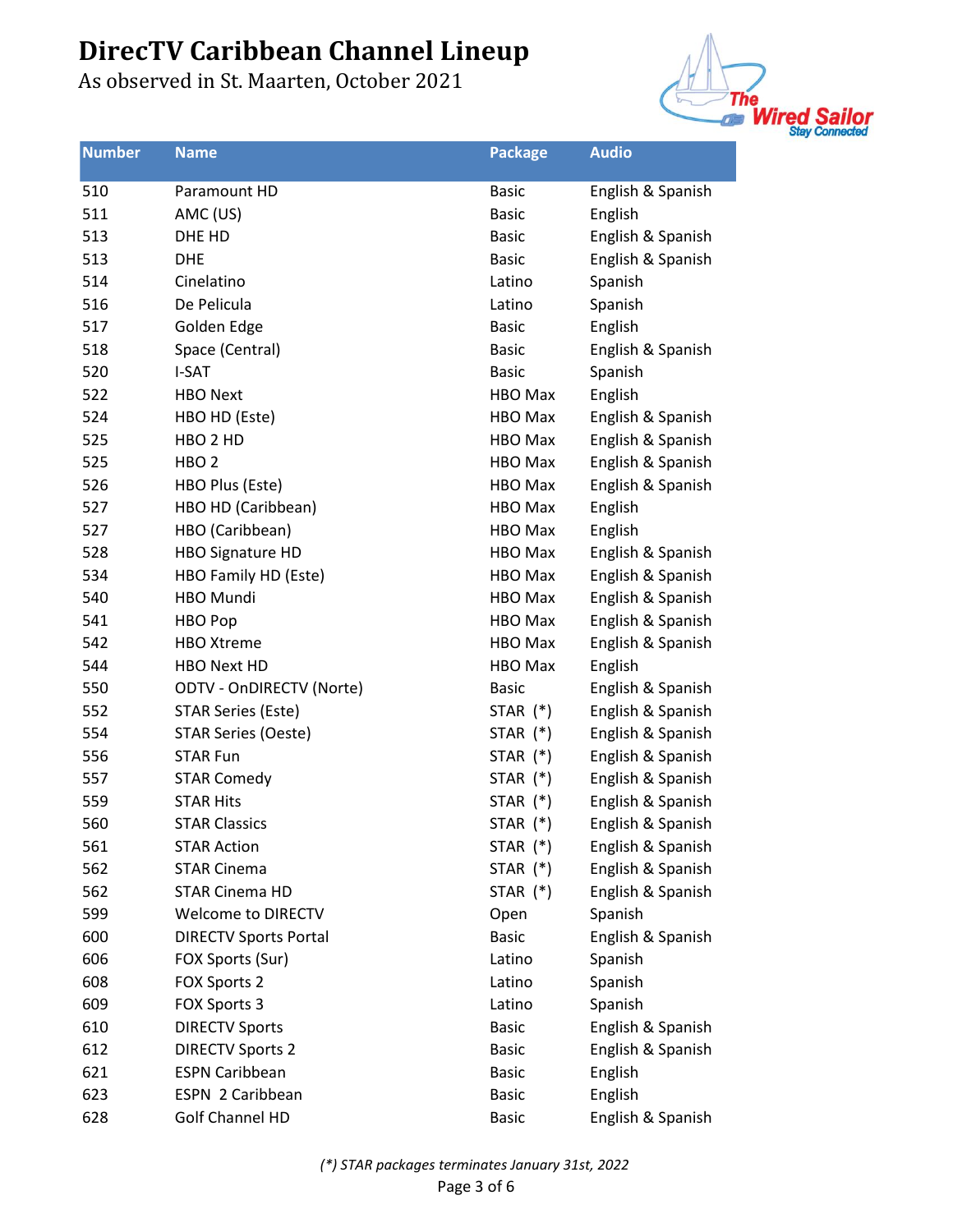

| <b>Number</b> | <b>Name</b>                         | <b>Package</b> | <b>Audio</b>      |
|---------------|-------------------------------------|----------------|-------------------|
| 630           | <b>RUSH HD</b>                      | <b>Basic</b>   | English           |
| 630           | <b>RUSH</b>                         | <b>Basic</b>   | English           |
| 634           | Sportsmax 2                         | SportsMax      | English           |
| 637           | Sportsmax                           | SportsMax      | English           |
| 667           | Flow Sports HD                      | <b>Basic</b>   | English           |
| 667           | <b>Flow Sports</b>                  | <b>Basic</b>   | English           |
| 700           | <b>ODTV - OnDIRECTV (Norte)</b>     | <b>Basic</b>   | English & Spanish |
| 702           | <b>CNN</b>                          | <b>Basic</b>   | English           |
| 704           | CNN en sEpanol                      | <b>Basic</b>   | Spanish           |
| 706           | <b>CNN International</b>            | <b>Basic</b>   | English           |
| 707           | <b>CNN Chile</b>                    | Latino         | Spanish           |
| 708           | TVN 24 Horas                        | Latino         | Spanish           |
| 710           | <b>Bloomberg Television</b>         | <b>Basic</b>   | English           |
| 716           | <b>TN Todo Noticias</b>             | Latino         | Spanish           |
| 720           | Canal 26 (ARG)                      | Latino         | Spanish           |
| 724           | Globovision                         | Latino         | Spanish           |
| 725           | NTN 24 - Nuestra Tele noticias 24HS | Latino         | Spanish           |
| 727           | Cable Noticias de Columbia          | Latino         | Spanish           |
| 730           | <b>National Geographic</b>          | <b>Basic</b>   | English & Spanish |
| 732           | Discovery Channel                   | <b>Basic</b>   | English & Spanish |
| 734           | <b>Animal Planet HD</b>             | <b>Basic</b>   | English & Spanish |
| 734           | <b>Animal Planet</b>                | <b>Basic</b>   | English & Spanish |
| 735           | National Geographic Wild HD         | <b>Basic</b>   | English & Spanish |
| 736           | Discovery Turbo                     | <b>Basic</b>   | English & Spanish |
| 740           | TLC HD - Discovery Travel & Living  | <b>Basic</b>   | English & Spanish |
| 740           | TLC - Discovery Travel & Living     | <b>Basic</b>   | English & Spanish |
| 741           | Sun Channel                         | Latino         | Spanish           |
| 742           | History Channel (Sur)               | <b>Basic</b>   | English & Spanish |
| 744           | <b>History Channel 2 HD</b>         | <b>Basic</b>   | English & Spanish |
| 746           | Film & Arts                         | <b>Basic</b>   | English           |
| 756           | History (US)                        | <b>Basic</b>   | English           |
| 760           | TVE - TV Espanola Internacional     | Latino         | Spanish           |
| 762           | Antena 3 Internacional              | Latino         | Spanish           |
| 766           | RAI International                   | Intl           | Italian           |
| 768           | <b>BBC World News</b>               | <b>Basic</b>   | English           |
| 770           | Deutche Welle                       | Intl           | Spanish           |
| 772           | Caracol Internacional               | Latino         | Spanish           |
| 775           | NTEL - RCN Nuestra Tele             | Latino         | Spanish           |
| 776           | <b>TV Globo</b>                     | Globo          | Portugese         |
| 778           | <b>RTP Internacional</b>            | Intl           | Portugese         |
| 782           | <b>NHK World TV</b>                 | Intl           | Japanese          |
| 784           | C13I - El Trece Internacional       | Latino         | Spanish           |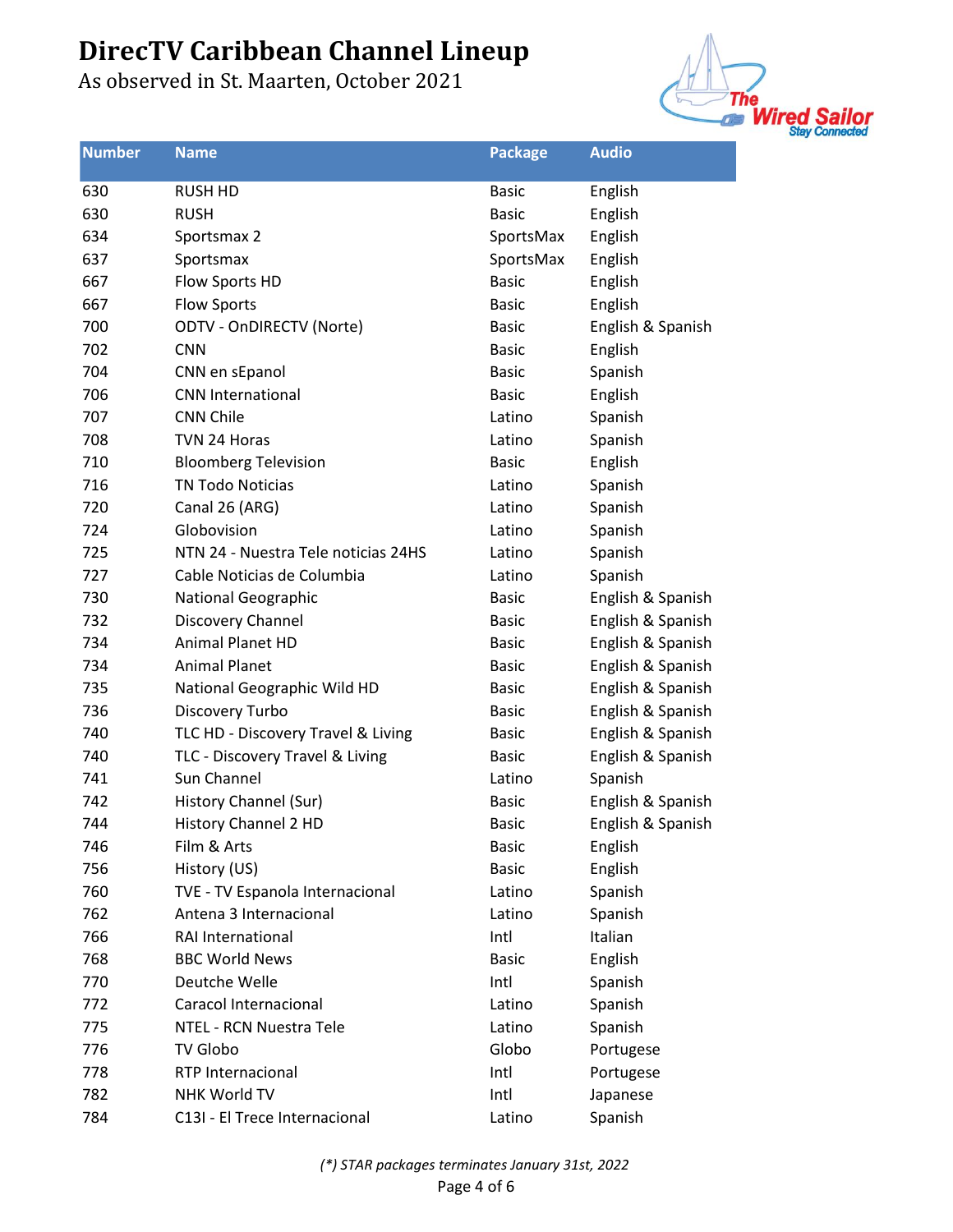

| <b>Number</b> | <b>Name</b>                          | <b>Package</b> | <b>Audio</b>      |
|---------------|--------------------------------------|----------------|-------------------|
| 800           | ODTV - On DirecTV (Norte)            | <b>Basic</b>   | English & Spanish |
| 804           | <b>Escuela Plus</b>                  | Latino         | Spanish           |
| 999           | <b>ODTV - OnDIRECTV (Norte)</b>      | <b>Basic</b>   | English & Spanish |
| 1201          | <b>ODTVHD - OnDIRECTV HD (Norte)</b> | <b>Basic</b>   | English & Spanish |
| 1204          | FOX HD                               | <b>Basic</b>   | English & Spanish |
| 1206          | Warner Channel HD                    | <b>Basic</b>   | English & Spanish |
| 1207          | A&E HD                               | <b>Basic</b>   | English & Spanish |
| 1208          | <b>SONY Entertainment HD</b>         | <b>Basic</b>   | English & Spanish |
| 1209          | AXN HD                               | <b>Basic</b>   | English & Spanish |
| 1210          | AMC HD                               | <b>Basic</b>   | English & Spanish |
| 1212          | <b>STAR Life HD</b>                  | Latino         | English & Spanish |
| 1213          | <b>TNT Series HD</b>                 | <b>Basic</b>   | English & Spanish |
| 1214          | A3SEHD - Atres Series HD             | <b>Basic</b>   | Spanish           |
| 1215          | <b>Comedy Central HD</b>             | <b>Basic</b>   | English & Spanish |
| 1217          | <b>FX HD</b>                         | <b>Basic</b>   | English & Spanish |
| 1218          | Universal Channel HD                 | <b>Basic</b>   | English & Spanish |
| 1219          | Syfy HD                              | <b>Basic</b>   | English           |
| 1221          | Hola TV HD                           | <b>Basic</b>   | Spanish           |
| 1222          | E! HD                                | <b>Basic</b>   | English & Spanish |
| 1223          | Discovery ID HD                      | <b>Basic</b>   | English & Spanish |
| 1225          | Pasiones HD                          | Latino         | Spanish           |
| 1228          | Lifetime HD                          | <b>Basic</b>   | English & Spanish |
| 1229          | Discovery Home & Health HD           | <b>Basic</b>   | English & Spanish |
| 1232          | El Gourmet HD                        | Latino         | English & Spanish |
| 1235          | <b>IVC HD</b>                        | Latino         | Spanish           |
| 1236          | Ve+HD                                | Latino         | Spanish           |
| 1264          | MTV HD                               | <b>Basic</b>   | English & Spanish |
| 1304          | Cartoon Network HD                   | <b>Basic</b>   | English & Spanish |
| 1308          | Nickelodeon HD                       | <b>Basic</b>   | English & Spanish |
| 1309          | Nick JR. HD                          | <b>Basic</b>   | English & Spanish |
| 1312          | Disney HD                            | <b>Basic</b>   | English & Spanish |
| 1315          | Disney Jr. HD                        | <b>Basic</b>   | English & Spanish |
| 1316          | Disney XD HD                         | <b>Basic</b>   | English & Spanish |
| 1317          | Baby TV HD                           | <b>Basic</b>   | English & Spanish |
| 1330          | Discovery Kids HD                    | <b>Basic</b>   | English & Spanish |
| 1502          | TNT HD                               | <b>Basic</b>   | English & Spanish |
| 1503          | Golden HD                            | <b>Basic</b>   | English & Spanish |
| 1505          | Fox Movies HD                        | <b>Basic</b>   | English & Spanish |
| 1507          | Cinecanal HD                         | <b>Basic</b>   | English & Spanish |
| 1508          | <b>Studio Universal HD</b>           | <b>Basic</b>   | English & Spanish |
| 1509          | Cinemax HD                           | <b>Basic</b>   | English & Spanish |
| 1510          | Paramount HD                         | <b>Basic</b>   | English & Spanish |